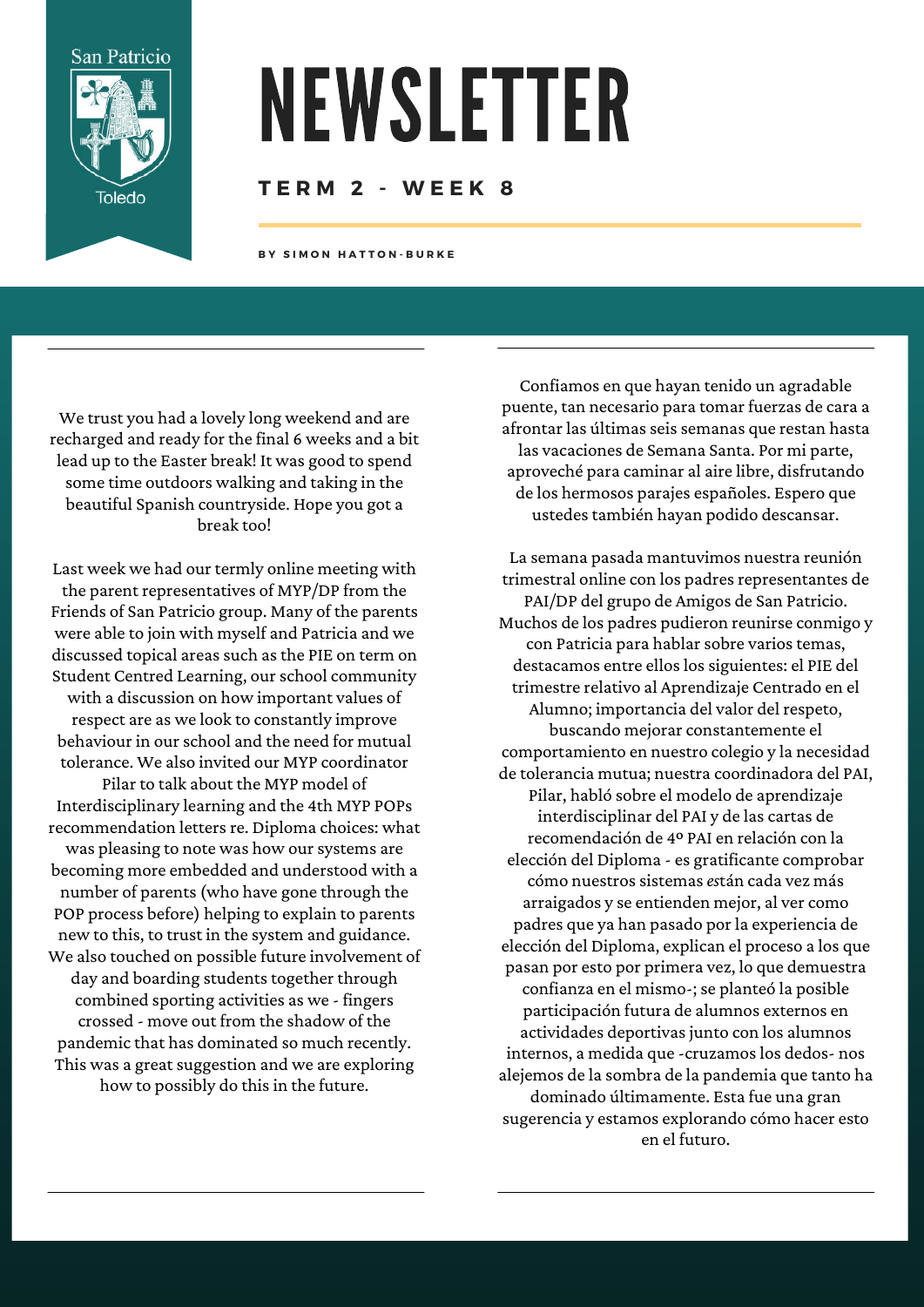## **HUSTINGS TEAM FINAL SELECTION**

It gives me great pleasure to announce that the new student lead team whole school ISSPToledo has been selected following a through application process which involved presenting in English to the whole of MYP / DP and then two tough interview panels (including for the first time with MYP4 student leaders):

Please give a big warm welcome to the following; Isara Rueda Head Girl, Elena Lanciego Head Girl, Daniel Navas Deputy lead boy, Riccardo Bertoli Deputy lead boy and Talia Vickery Deputy lead girl. We believe they will be great role models for the school and I am sure you will join us in wishing the very best of luck to them in their new roles.

Me complace anunciar que el nuevo equipo de líderes estudiantiles ISSP Toledo, ha sido seleccionado tras un proceso de solicitud que implicó la presentación en inglés a todo el PAI/DP y luego dos rondas de minuciosas entrevistas (incluyendo por primera vez con los líderes estudiantiles del PAI4):

Por favor, den una gran bienvenida a: Isara Rueda Head Girl, Elena Lanciego Head Girl, Daniel Navas Deputy lead boy, Riccardo Bertoli Deputy lead boy y Talia Vickery Deputy lead girl. Creemos que serán grandes modelos para el colegio y estoy seguro de que se unirán a nosotros para desearles la mejor de las suertes en sus nuevas funciones.

## student **LEAD TEAM**





21-22





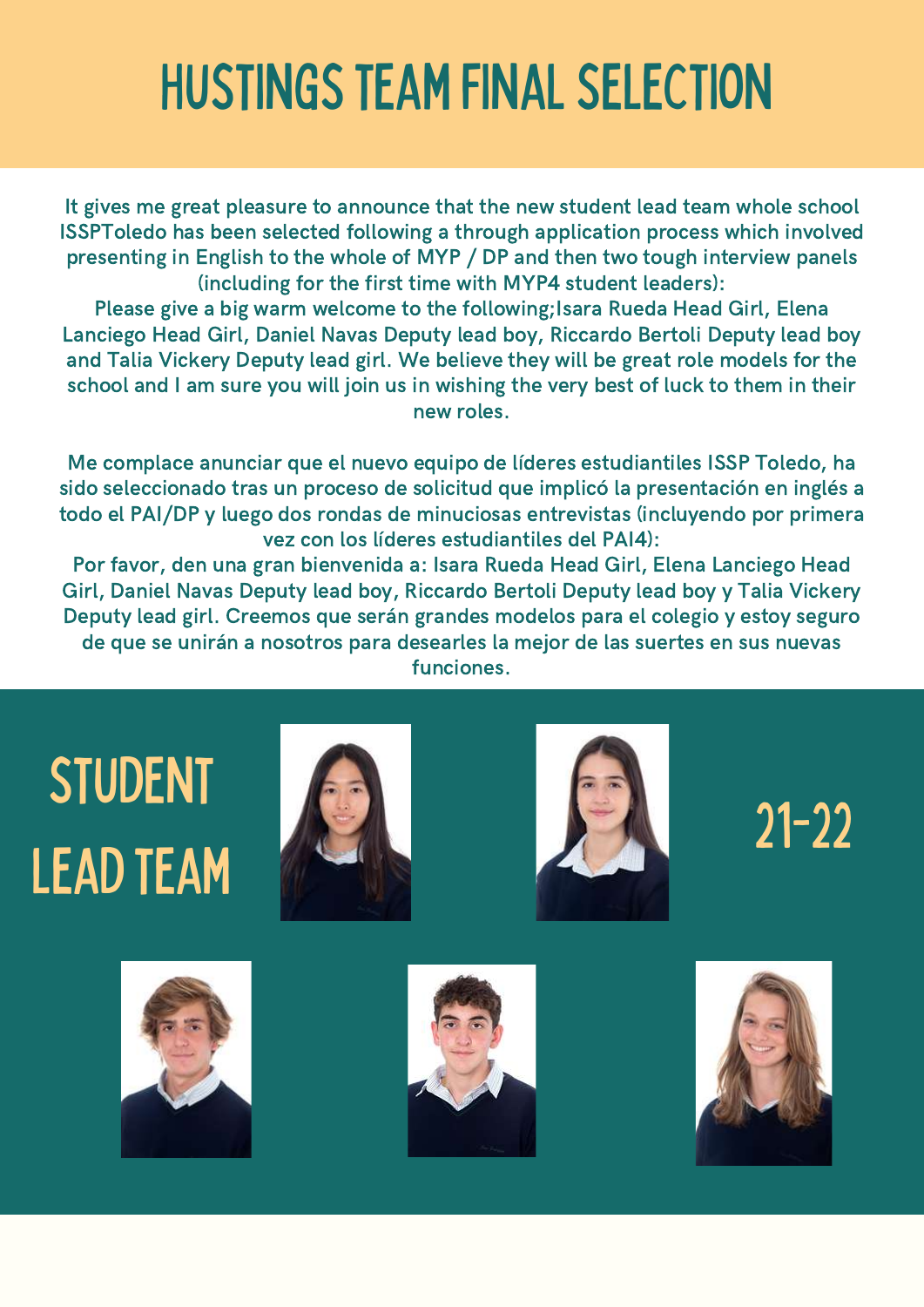

A group of our 3 MYP A students have taken the initiative to create posters of support and solidarity for the Ukrainian and Russian students at our school. They want their message of unity and peace to be not only for their international classmates but also for the rest of the school community, reminding us of the international character and mentality that represents us as a school and the importance of always bearing in mind, especially at this time, that we are all citizens of a global world.

Un grupo de nuestras alumnas de 3º PAI A ha tenido la iniciativa de crear unos carteles de apoyo y solidaridad a los alumnos de Ucrania y Rusia de nuestro centro. Quieren que su mensaje de unión y paz no sólo sea para sus compañeros internacionales sino también para el resto de la comunidad educativa, recordando el carácter y la mentalidad internacional que nos representa como colegio y la importancia de tener siempre presente, especialmente en este momento, que todos somos ciudadanos de un mundo global.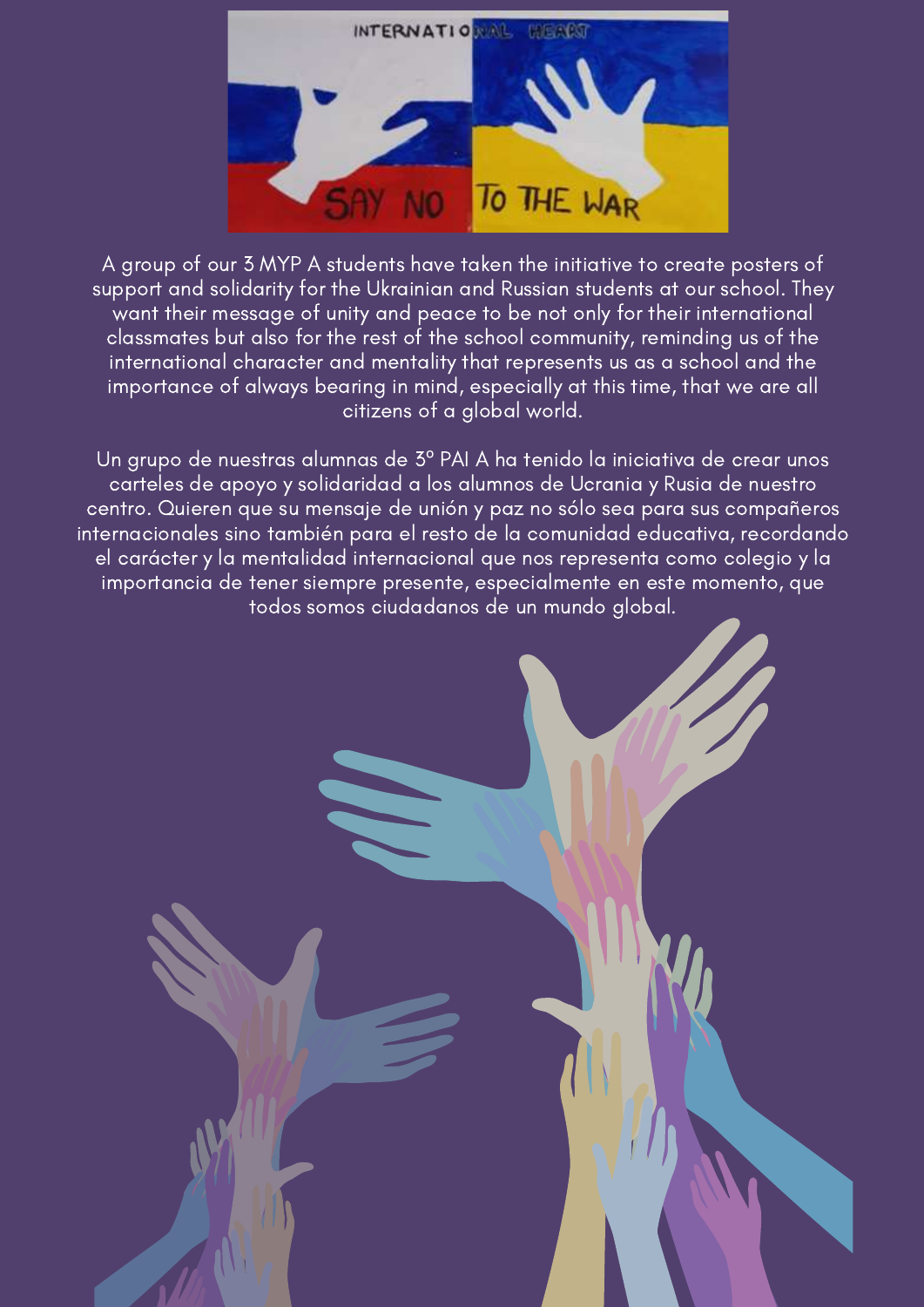Se acerca la semana del libro y con el fin de despertar el talento literario y la imaginación de nuestros alumnos, se lanza el "Concurso de Mini-relatos", iniciativa de la alumna Beatriz Ull de 4 PAI como parte de su Proyecto Personal.

The book week is near and, in order to awaken the literary talent of our students, the Tale Contest has been launched this week, an initiative of our 4th MYP student, as part of her Personal Project.

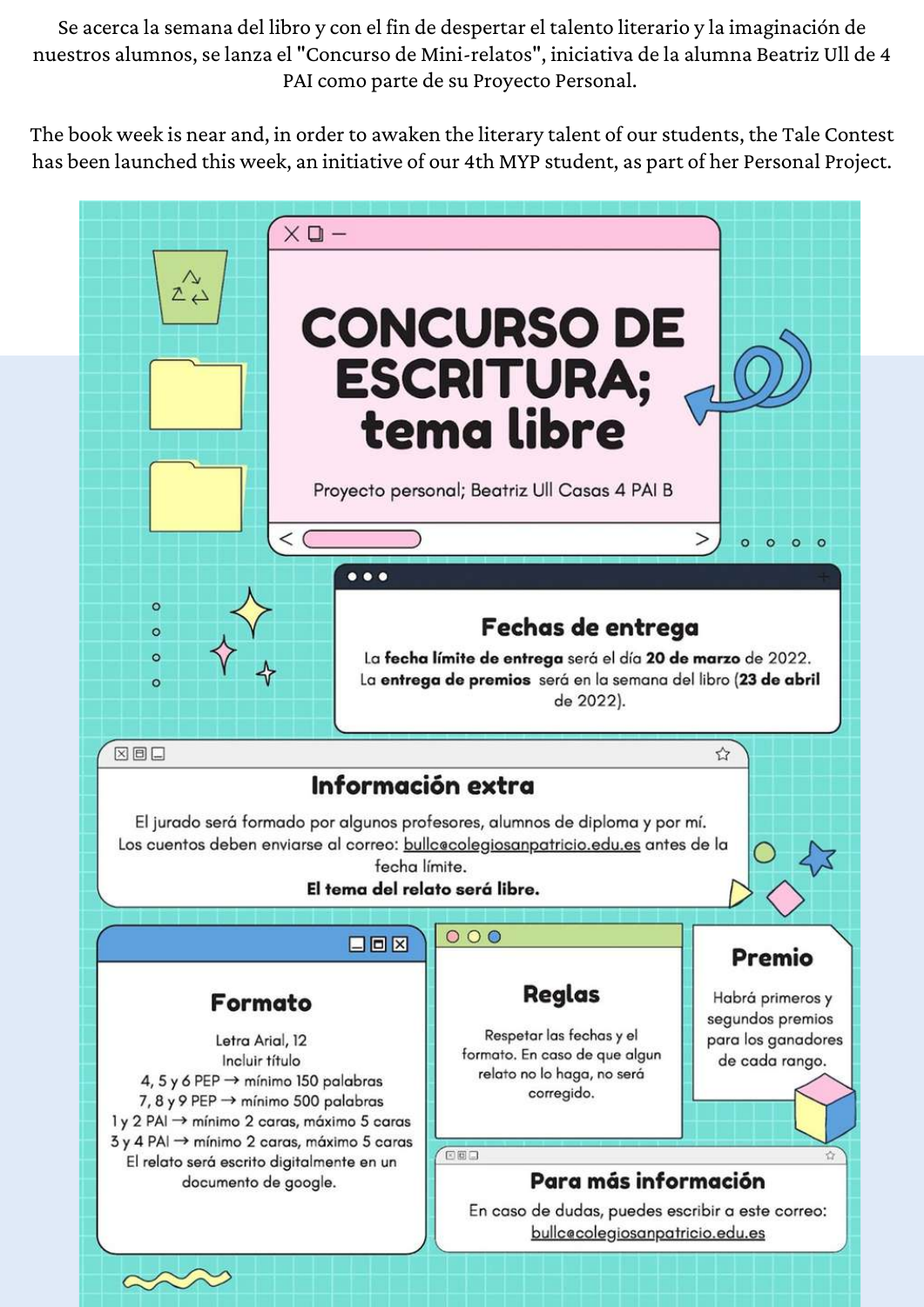CARNIVAL

Last February 25 our PYP students enjoyed a day of Carnival in a big way. Our little ones from E.Infantil celebrated Carnival throughout the week by coming to school dressed up with a different accessory every day. And on Friday with the theme "Animals" the students came dressed up and were involved in crafts, parades, and a Gymkhana of games by class groups.

The Primary PYP students throughout the week created their own costumes with the different themes proposed by the Arts department and the teachers. They really enjoyed the creation process and the staging of the dances prepared with the Physical Education teachers. We finished the parade with our FIRST BURIAL OF THE SARDINE. All the students decorated it with a post-it where they wrote "something they wanted to get rid of" and with the help of José and Jesús we burned our beloved sardine, with the hope that it would take away everything we don't like and our hope to start Lent with more strength and energy. Then the whole school from Nursery to 2nd Diploma, thanks to our kitchen staff, had a delicious chocolate snack with biscuits at the end of Carnival. It was a very fun party where both students and teachers and non-teaching staff enjoyed a great day together.

El pasado 25 de febrero nuestros alumnos de PEP disfrutaron de un día de Carnaval a lo grande.

Nuestros más pequeños de E.Infantil celebraron el Carnaval a lo largo de toda la semana viniendo al cole disfrazados con un complemento diferente cada día. Y el viernes con la temática " Los animales" los alumnos vinieron disfrazados y realizaron manualidades, desfiles, y una Gymkana de juegos por grupos de clase.

Los alumnos de PEP primaria a lo largo de la semana crearon sus propios disfraces con las diferentes temáticas planteadas por el departamento de Arte y los profesores. Disfrutaron mucho del proceso de creación y de su puesta en escena de los bailes preparados con los profesores de Ed. Física.Terminamos el desfile con nuestro PRIMER ENTIERRO DE LA SARDINA. Todos los alumnos la decoraron con un post-it donde escribieron " algo de lo que se querían deshacer" y con ayuda de José y Jesús quemamos a nuestra querida sardina, con el deseo de que ella se lleve todo lo que no nos gusta y que comencemos la Cuaresma con más

fuerza y energía.

Todo el colegio desde Nursery hasta 2º de Diploma gracias a nuestros compañeros y compañeras de servicios merendamos un rico chocolate con bizcochos como final de Carnaval. Fue una fiesta muy divertida dónde tanto alumnos, como docentes y no docentes disfrutamos juntos de un gran día.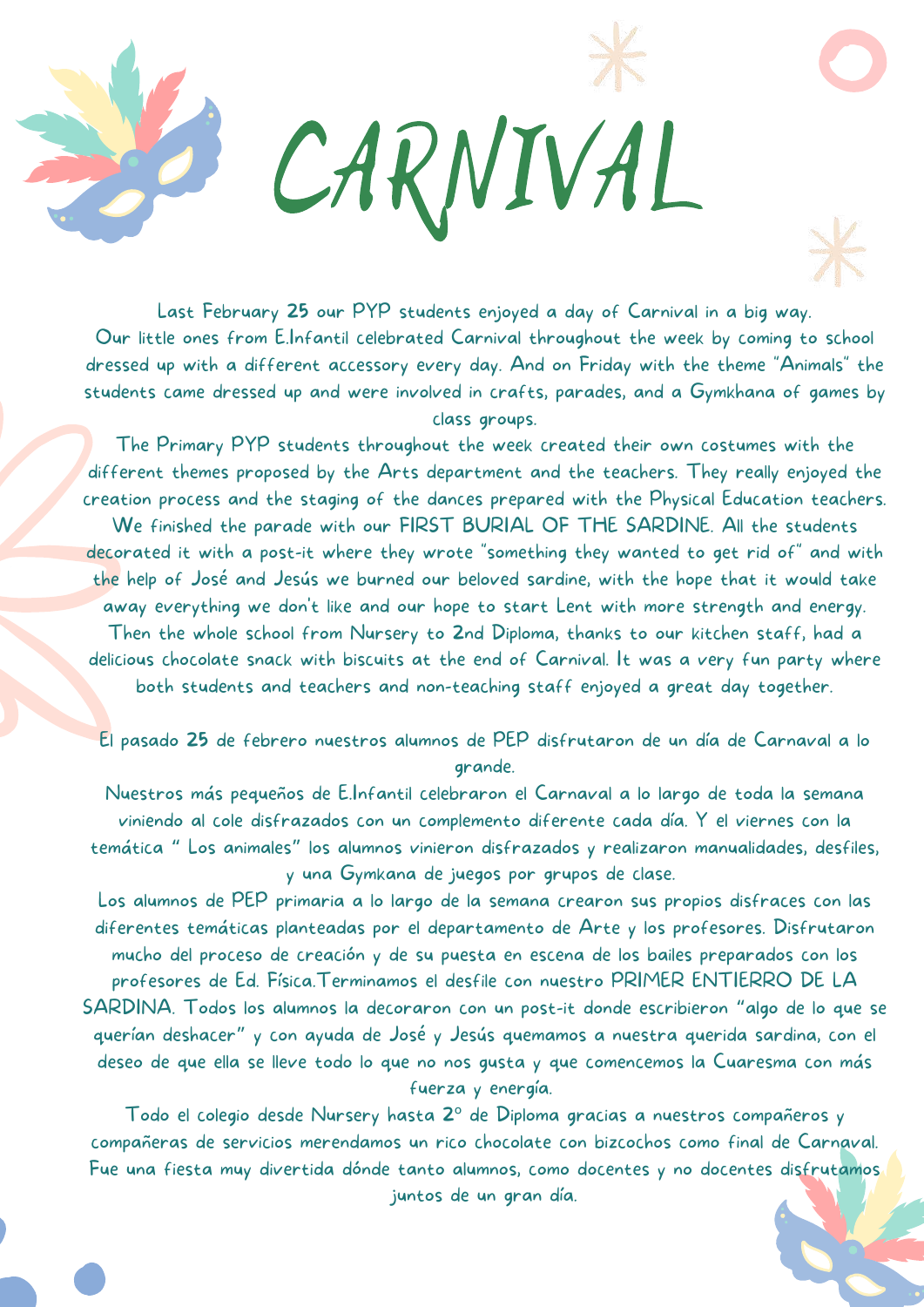

 $\epsilon$ 









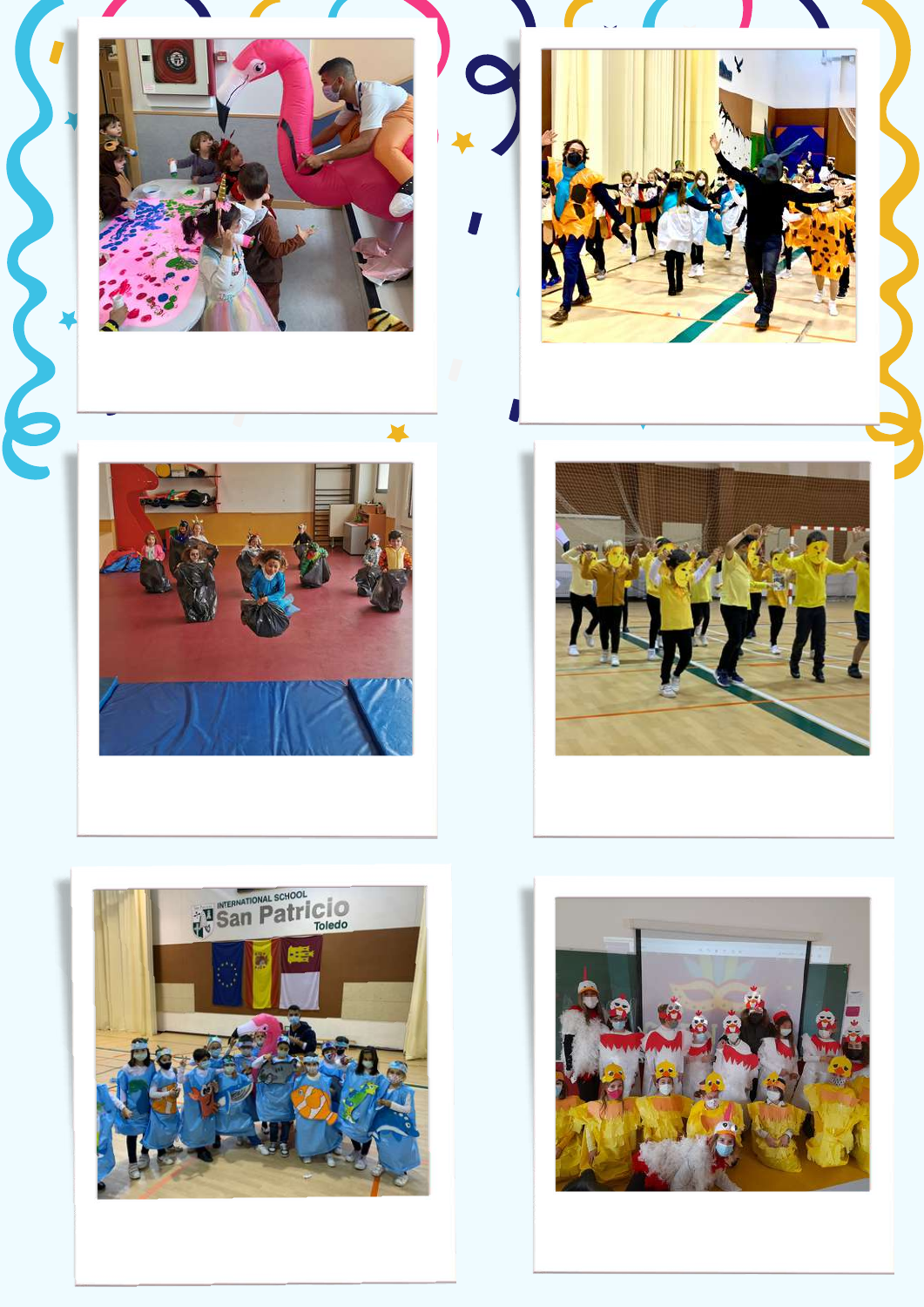

### TOGETHER WE ARE STRONGER

In difficult times is when we have to be more united and we are more than ever.

Many of those who make decisions should look at the example from our Ukrainian, Russian, Belarusian, Italian, Bulgarian, French, Spanish students... From the moment they arrived at our boarding residence we have been a very united family and despite these difficult times, work closely together.

Despite the young age of our students, it is admirable the maturity with which they are facing these hard times and have shown the love they have for each other. Since the day everything exploded, our students have felt the support and love of each and every one of their classmates. Between all of us, we have managed that despite their families and them having a hard time, everything can be a little more bearable. It is very nice to see how the Russian and Ukrainian students say goodbye at night with a hug and a knowing smile of support or how during dinner together with the other classmates, they joke and laugh at the jokes that are made.

For us, it is a pride to have students like this, who despite being in a difficult time and having their families far away, have their "brothers" from the residence who show them their support and affection day after day.

Some should learn from them.

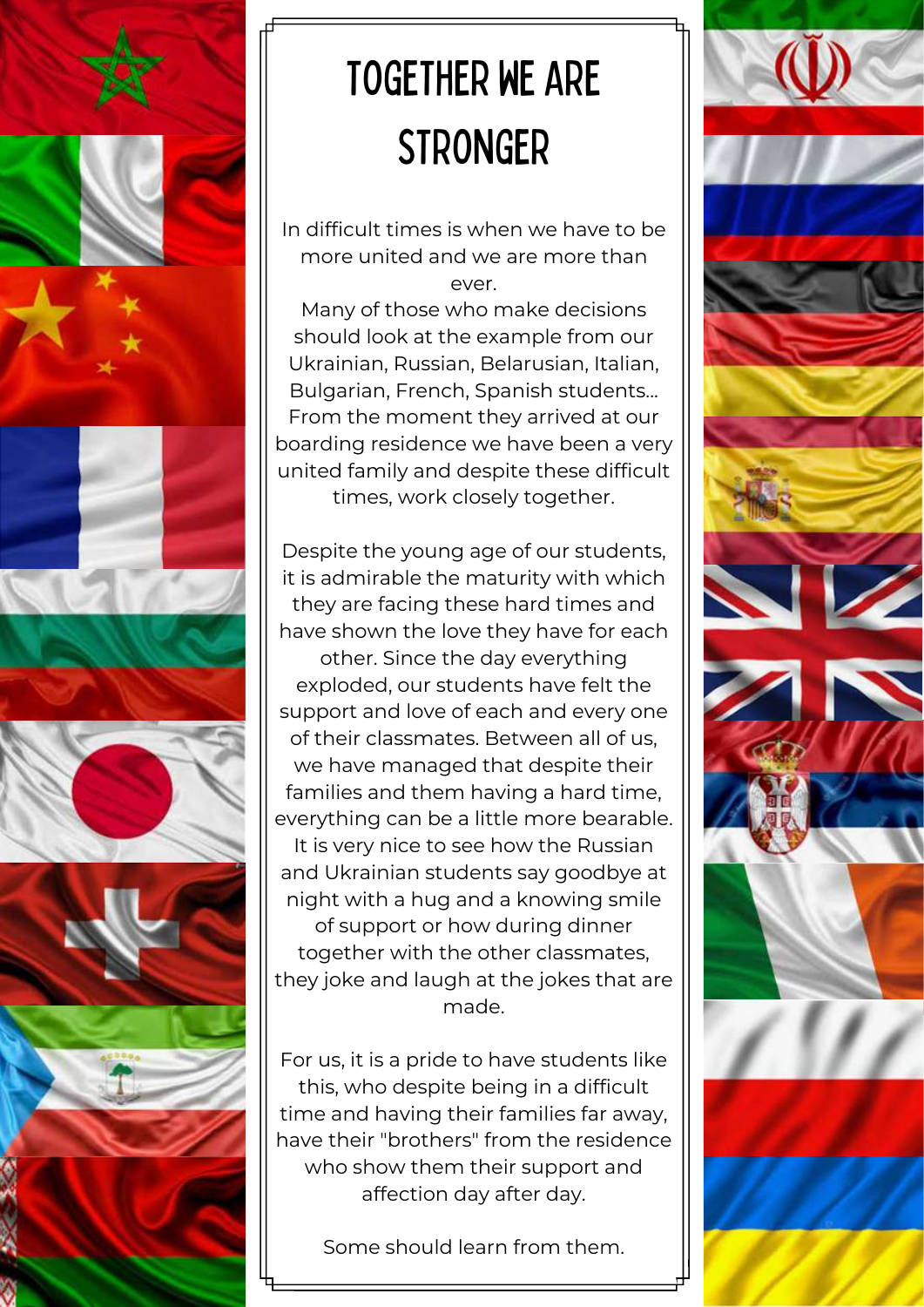

## juntossomos más **FUERTES**

En los momentos difíciles es cuando más unidos tenemos que estar y nosotros lo estamos más que nunca. Muchos de los que toman decisiones, deberían tomar ejemplo de nuestros estudiantes ucranianos, rusos, bielorrusos, italianos, búlgaros, franceses, españoles… Desde el momento que llegaron a nuestra residencia hemos sido una familia muy unida y pese a estos momentos tan difíciles, ha seguido muy unida, aún más si cabe.

Pese a la corta edad de nuestros estudiantes, es de admirar la madurez con la que están afrontando estos duros momentos y han puesto de manifiesto el cariño que se tienen. Desde el día que estalló todo, nuestros alumnos han sentido el apoyo y el amor de todos y cada uno de sus compañeros. Entre todos, hemos conseguido que pese a estar pasándolo mal sus familias y ellos, todo pueda ser un poco más llevadero. Es muy bonito ver cómo los alumnos rusos y los ucranianos se despiden por la noche con una abrazo y una sonrisa cómplice de apoyo o como durante la cena junto con los demás compañeros, bromean y ríen con las bromas que se hacen.

Para nosotros, es un orgullo tener alumnos así, que pese a estar en un momento difícil y tener a sus familias lejos, tienen a sus "hermanos" de la residencia que les muestran su apoyo y su cariño día tras día. Algunos deberían de aprender de ellos.